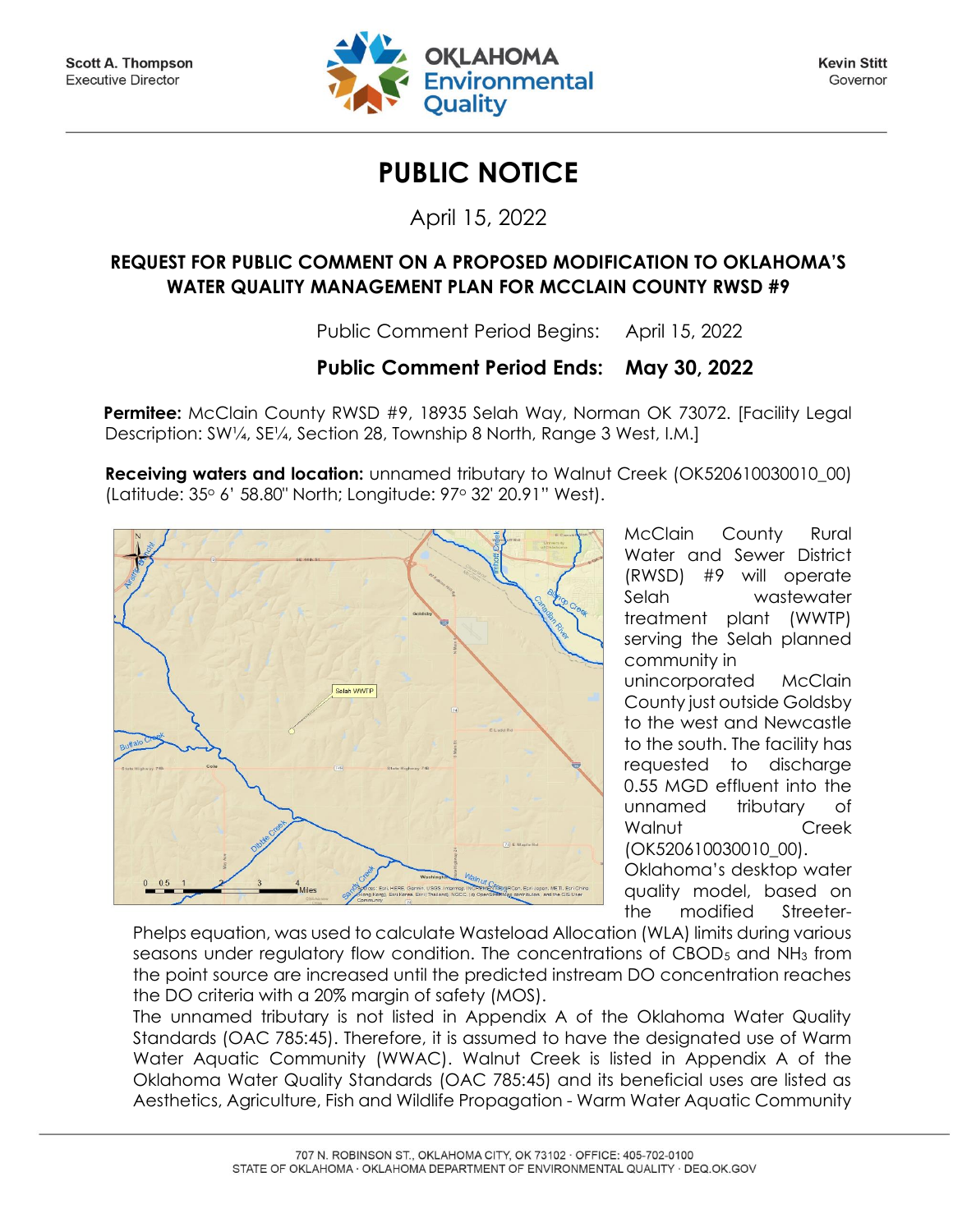(WWAC), Fish Consumption, and Primary Body Contact Recreation (PBCR). Walnut Creek was last assessed in 2020 and found impaired PBCR beneficial use.

This WLA has been developed in order to ensure that the limits assigned to the discharge are stringent enough to maintain DO standards under critical conditions. The proposed discharge limits for Selah WWTP are shown below:

## **McClain Co. RWSD #9 (Selah WWTP)**

| Proposed Design Flow:    | 0.55 MGD                                             |
|--------------------------|------------------------------------------------------|
| Summer Limits (Jun-Oct): | 8 mg/L CBOD5, 15 mg/L TSS, 3 mg/L NH3-N, 5 mg/L DO   |
| Spring Limits (Apr-May): | 15 mg/L CBOD5, 30 mg/L TSS, 9 mg/L NH3-N, 6 mg/L DO  |
| Winter Limits (Nov-Mar): | 25 mg/L CBOD5, 30 mg/L TSS, 12 mg/L NH3-N, 5 mg/L DO |

These limitations are minimum requirements. If a Total Maximum Daily Load (TMDL) is approved for the stream, any more stringent limitations contained in the TMDL will apply. The comment period will be open for 45 days. If you have any concerns regarding these proposed limits, please submit your comments in writing by the end of the workday on **May 30, 2022,** to:

> Soojung Lim Water Quality Division Oklahoma Department of Environmental Quality P.O. Box 1677 Oklahoma City, OK 73101-1677 (405) 702-8195 E-mail: Water.Comments@deq.ok.gov

You may also request a public meeting in writing. If there is a significant degree of public interest, DEQ will schedule a public meeting. After evaluating comments received and making any necessary changes, the WLA will be submitted to the U.S. Environmental Protection Agency (EPA) for final approval.

| <b>FACILITY 208:</b>                                           | <b>McClain County RWSD #9</b>     | CITY/TOWN:        |  |                                   | <b>Norman</b>         |                  |               |  |
|----------------------------------------------------------------|-----------------------------------|-------------------|--|-----------------------------------|-----------------------|------------------|---------------|--|
| <b>LEGAL LOCATION:</b>                                         | SW1/4, SE1/4 S28, T8N, R03W       |                   |  | COUNTY:                           |                       |                  | McClain       |  |
| POD LOCATION*:                                                 | SW1/4, SE1/4 S28, T8N, R03W       |                   |  | <b>SEGMENT:</b>                   |                       | 520610           |               |  |
| <b>POD LATITUDE*:</b>                                          | 35° 6' 58.80" N                   |                   |  | <b>POD LONGITUDE*:</b>            |                       | 97° 32' 20.91" W |               |  |
| <b>OPDES #:</b>                                                | Pending                           |                   |  |                                   | <b>FACILITY ID #:</b> |                  | Pending       |  |
| <b>CURRENT TREATMENT PROCESS:</b><br>Membrane Bioreactor (MBR) |                                   |                   |  |                                   |                       |                  |               |  |
| PRESENT AVG. DAILY FLOW (MGD):<br>N/A                          |                                   |                   |  | <b>2022 ESTIMATED POPULATION:</b> |                       |                  | N/A           |  |
| DESIGN AVG. DAILY FLOW (MGD):<br>0.55                          |                                   |                   |  | YEAR 2042 PROJECTED POPULATION:   |                       |                  | 6,993         |  |
| <b>RECEIVING STREAM:</b>                                       | Unnamed tributary of Walnut Creek |                   |  | Stream Class:                     |                       |                  | Intermittent  |  |
| 7-day 2-year low flow in                                       |                                   | <b>ANNUAL 7Q2</b> |  | Not available                     | SPRING 7Q2            |                  | Not available |  |
| <b>MGD (7Q2)</b>                                               |                                   | <b>SUMMER 7Q2</b> |  | <b>Not available</b>              | <b>WINTER 7Q2</b>     |                  | Not available |  |